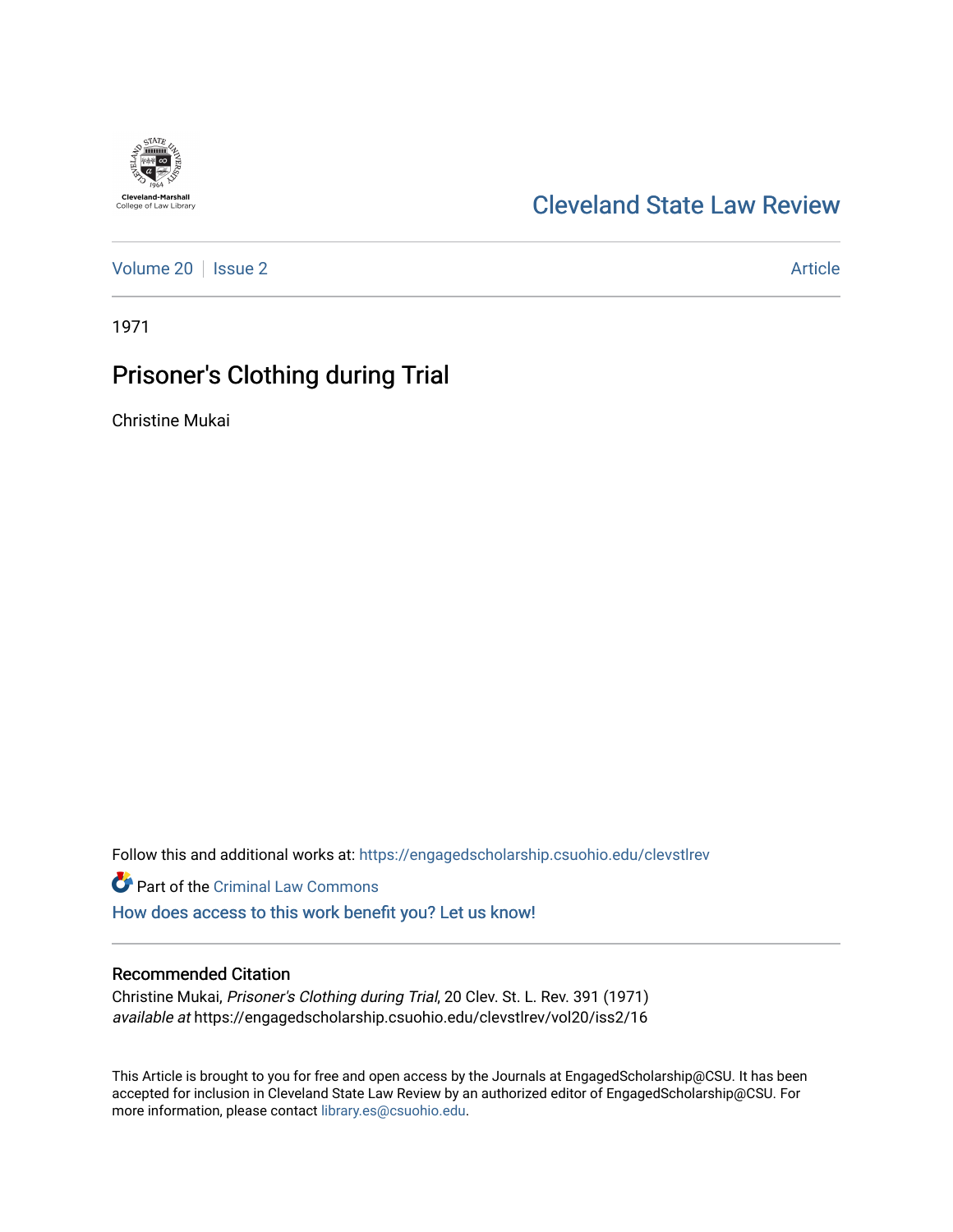## *Prisoner's Clothing During Trial*

### *Christine Mukai\**

**M** ADISON AVENUE BOMBARDS the American consumer with "suggestions" for the purchasing subconscious. The goal, the sale of a product, is reached quite regularly. The process entails the human subconscious, which is so apparently susceptible to the power of suggestive influence. The subconscious assimilates the appeals it receives and responds in terms of affirmative actions and/or opinions. *Quaere,* is the process of criminal justice rightfully left to a suggestively damning influence cast, at trial, **by** the form of a prison uniform? That is, should criminal justice and a defendant's constitutional rights be subjected to the prejudicial influence that penal attire may have upon the human mind? Just as a smartly-packaged product sings out Buy **Me Buy Me** to the consumer's subconscious, does a prison uniform sing out Guilty Guilty to a juror's subconscious?

This paper will deal with the appearance, vis-a-vis clothing, of a criminal defendant and the right of that defendant not to be attired in prison garb during judicial proceedings. The purpose here is not to consider the practices of the various jurisdictions; rather this shall be an attempt to display the existence and implications of the right to stand trial in non-criminating clothing.

#### **The Cloak of Innocence**

The term is said to derive from two sources, "Apparel" from the Latin "ad" meaning to and "par" meaning equal, to point out the means **by** which *outwardly* one keeps even or in line with his group or class. (emphasis added) **1**

The accusatorial system of criminal justice presumably practiced in the United States highly favors the oft-repeated phrase, a man is "innocent until proven guilty." To this end, courts have variously agknowledged the correctness of such a conclusion with regard to the right here involved.<sup>2</sup> However, are garments which are conspicuously, obviously

<sup>\*</sup> **B.A.,** University of Hawaii; Third-year student at Cleveland State University College of Law.

**<sup>1</sup>** *In* re Steimes' Estate, **270 N.Y.S. 339, 150** Misc. **279,** as cited in Black's Law Dictionary **123** (4th ed. **1951).**

<sup>2</sup> Specifically courts have discussed the possibility that the appearance of a prisonuniformed defendant gives an appearance of guilt. Commonwealth v. Keeler, **216** Pa. Super, 193, 264 A. 2d 407 (1970); Brooks v. State, 381 F. 2d 619 (5th cir. 1967); Sharpe<br>v. State, 119 Ga. App. 222, 166 S.E. 2d 645 (1969); Eaddy v. People, 115 Colo. 488, 174 P. 2d 717 (1946); People v. Shaw, 381 Mich. 467, 164 N.W. 2d 7 (1969) (dissent of Kava-<br>nagh, J.), aff'd. 7 Mich. App. 187, 151 N.W. 2d 381; People v. Zapata, 34 Cal. Rptr. 171 (D.C.A. 1963); O'Halloran v. Rundle, 266 F. Supp. 173 (D.C. Pa. 1967), aff'd, 384 F. 2d<br>997 (1967), cert. den. 393 U.S. 860, 21 L. Ed. 2d 128, 89 S. Ct. 138 (1968).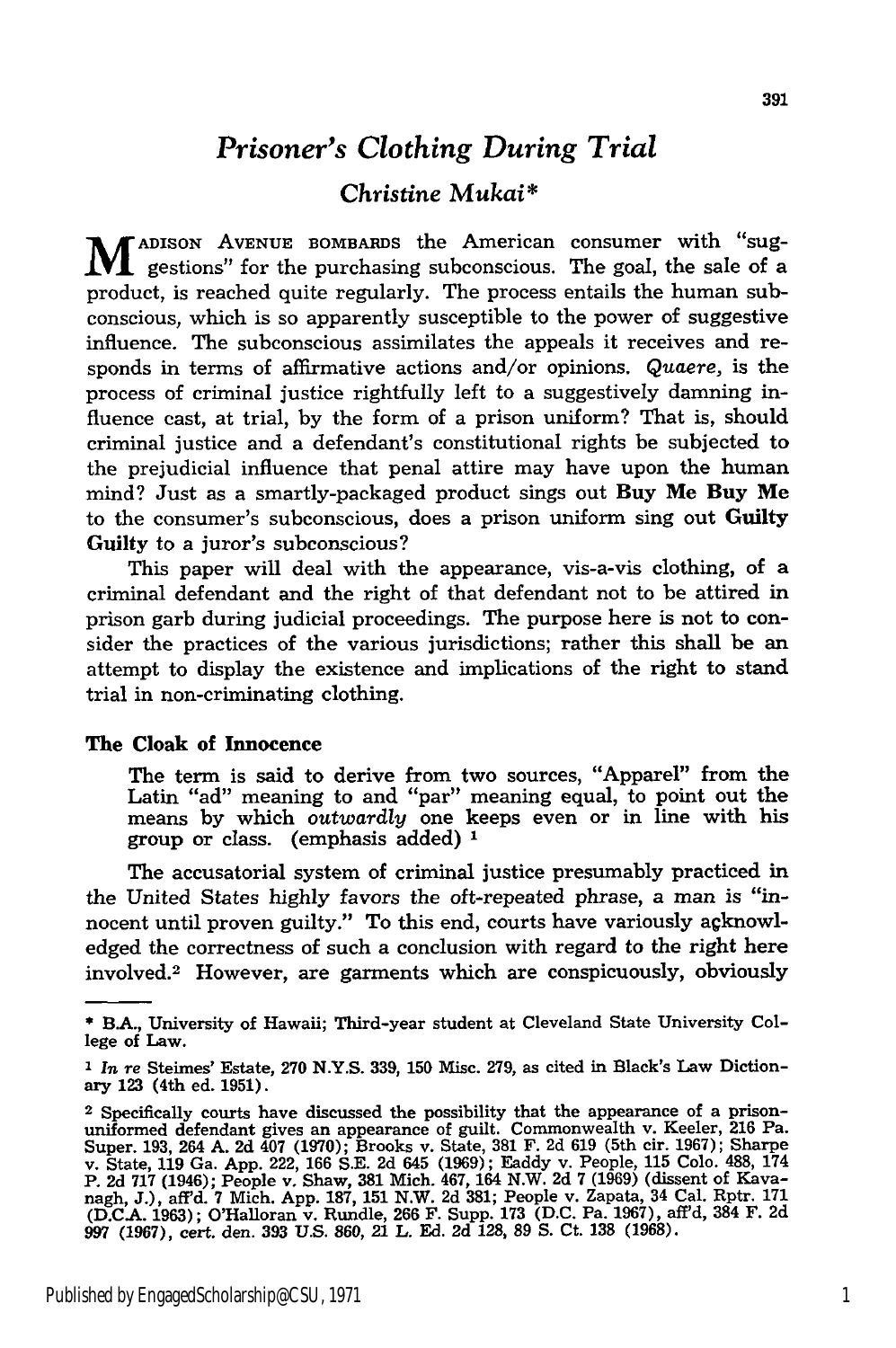prison uniforms3 "cloaks of innocence" such that a defendant wearing such clothing qualifies as "innocent until proven guilty"?

Is the law so obtuse that clothing, "apparel," as defined above, would be viewed as being of insignificant effect on the defendant's rights? Where a defendant is forced<sup>4</sup> to wear prison clothing in the presence of a jury at a trial (or at a voir dire), can it be properly concluded that no prejudicial harm to the defendant's case accrues?

Undeniably, for a jury or other lay body to view a defendant in clothing, conspicuously that of a penal institution, adds to the prosecution's arsenal in a subtle manner. Jurors are necessarily subjected to viewing the prison uniform. It is probable that such garb will be of interest to and perhaps stir a morbid curiosity in the individual jurors. Through the various channels of mass media and entertainment sources, jurors probably have a preconceived idea of what a prison uniform looks like. However, the impact of the official atmosphere, of what may be a first-time, first-hand observation of a prison uniform and a criminal defendant, cannot be measured. The reaction and association capacities of the human mind can and do, consciously and subconsciously, draw conclusions. The reaction of the juror is likely to be a negative one, and perhaps result in a hostile attitude towards the defendant; the juror may equate the uniform to guilt and the trial to formality. The supposed cloak of innocence suffers as a result. Hence, before the prosecutor utters a single syllable, the prison uniform can actually take the defendant a step toward conviction. Certainly, such a conclusion can be shrugged off and scoffed at as mere conjecture. But which attorney can deny that jurors do not always follow what they should or what they are expected to follow?

But what of this "cloak of innocence"? Is it a substantive right or merely a discretionary, procedural matter? The concept of a "cloak of innocence" is such an ingrained parameter of criminal justice that where the right to appear innocent is concerned, presumptions which would detract from the viability of the right must be avoided. The right involved is such a substantive and particular one that its violation necessarily results in prejudicial proceedings, regardless of any finding that the rest of the trial was fair and non-prejudicial or that facts

**<sup>3</sup>** For judicial description and acknowledgment of the distinctive appearance of prison clothing, see: Keeler, Eaddy, Shaw, *supra,* n. 2; also United States v. Social Service Dept., 263 F. Supp. 971 (E.D. Pa. 1967); Watt v. State, Okl. Cr., 450 P. 2d 227 (1969); French v. State, Okl. Cr., 416 P. 2d 171 (1966); Dennis v. Dees, 278 F. Supp.<br>354 (E.D. La. 1968), reversing State v. Dennis, 250 La. 125, 194 S. 2d 720 (1967).<br>People v. Garcia, 269 P. 2d 673 (D.C.A. Cal. 1954); X

<sup>4</sup>Of cases found on the subject, in only one instance did a defendant choose prison clothing over his own. Thomas v. State, 451 S.W. 2d 907, 909 (Tex. Ct. App. 1970), where the court said "He preferred to wear the jail clothing, because he thought his regular clothes were too dirty."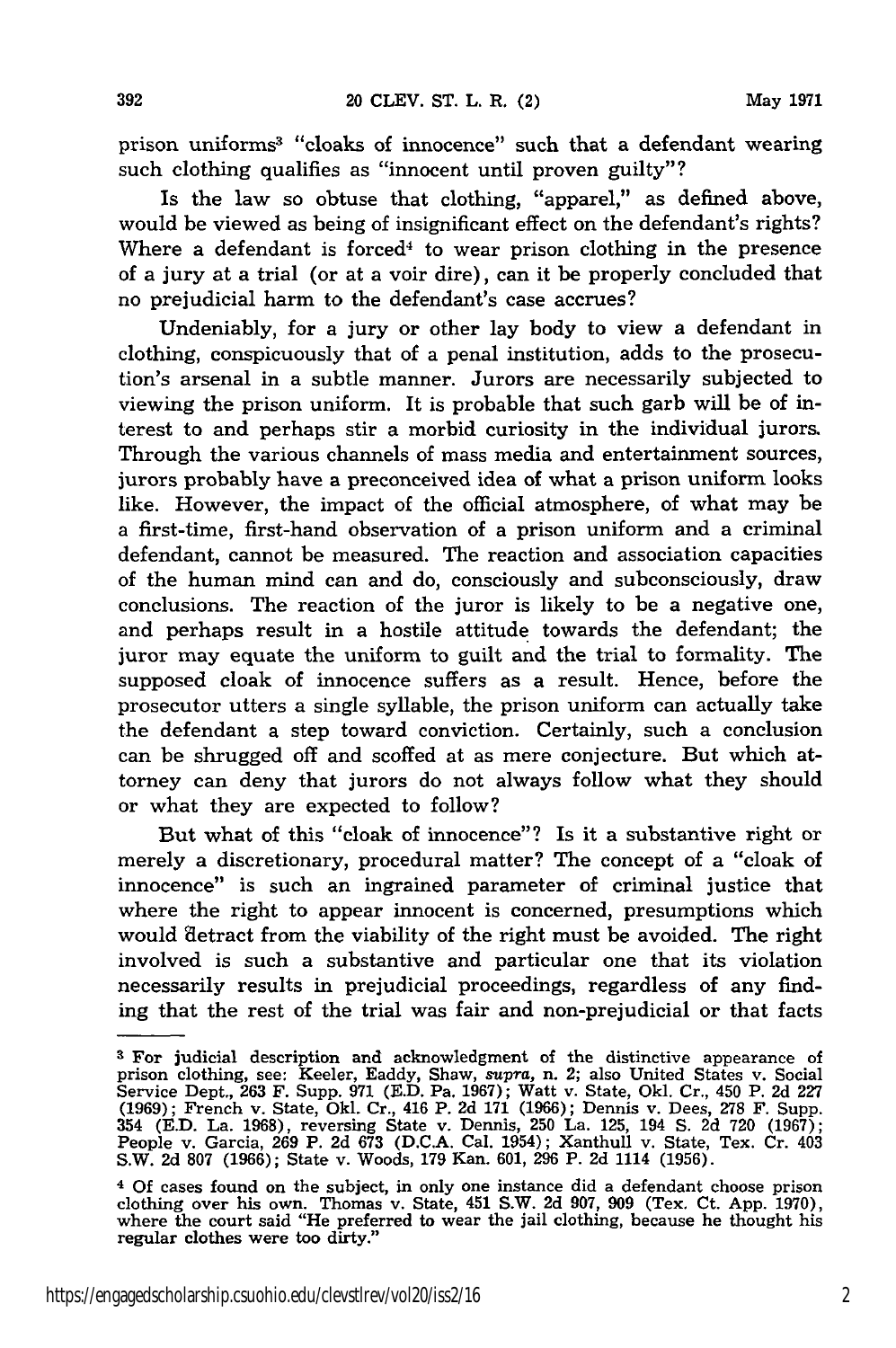seem to support the jury's finding anyway.<sup>5</sup> The idea involved incorporates the role of the jury. If an uncontrolled influence is thrust upon the jury and there is uncertainty as to the prejudicial effects of such influence, it is manifestly unfair to refuse to recognize the possibility of prejudicial influence. Inference of guilt is not enough.

Yet is it a valid assumption that the cloak of innocence, (and the right not to appear in prison garb) is not a mere procedural right, but one based on a substantive right? The answer, simply, must be yes. Courts have said that the right is a mere procedural one, with the court or other authority having discretionary power to determine whether or not a defendant may wear civilian rather than prison clothing.6 Other courts have intimated that the right exists but is a waivable one, such that untimely assertion of that right estops future claims7 or that defense counsel, in any event, should have done something about the matter at a point earlier in proceedings.<sup>8</sup> In finding no prejudicial effects on defendants' cases, courts have said that objection to prison apparel made on appeal is not soon enough.9 Neither are objections made at the beginning of trial.<sup>10</sup> Even a pre-trial objection is not sufficient.<sup>11</sup> In the interest of a more uniform application of rights relating to prejudicial proceedings, when is sooner, if not after, during or even before trial? Or should the matter be left to those courts which mention but do not ever answer the question?<sup>12</sup>

Where it is the subconscious of the jury that is involved and a situation prevails such that a defendant may be better off not appearing in court at all (rather than be the subject of a prejudicial display), the mere procedural question, if indeed one exists, should be dispensed with as subservient to the higher ethics of criminal justice. If we say that a man is innocent until proven guilty, then why cannot the supposed cloak of innocence be assured to an individual separate and apart from the pettiness of procedural discretion? The very system which

**<sup>12</sup>**People v. Arntson, 10 Mich. App. **718, 160** N.W. **2d 386** (1968); State v. Abbott, 21 Utah **2d 307,** 445 P. **2d** 142 **(1968).**

**<sup>5</sup>** Sharpe, *supra* n. 2; Shultz, *infra* n. 14; Yates, *infra* n. 6.

**<sup>6</sup>** Sharpe and Shaw, *supra* n. 2; Xanthull, *supra* n. 4; Yates v. Peyton, 207 Va. 91, 147 S.E. **2d** 767 (1966).

**<sup>7</sup>**Sharpe and Shaw, *supra,* n. 2; Watt, supra n. **3;** Yates, *supra,* n. 6; Clark v. State, 195 S. **2d** 786 (Sup. Ct. Ala. 1967); People v. Du Bose, 89 Cal. Rptr. 134 (1970).

**<sup>8</sup>**State v. Bentley, 472 P. **2d** 864 (Sup. Ct. Mont. 1970); Sharpe, and Shaw, *supra* n. 2; State v. Hendrick, 164 N.W. **2d** 57 (Sup. Ct. N.D. 1969); Du Bose and Clark, supra, n. 7; Yates, supra n. 6.

<sup>&</sup>lt;sup>9</sup> Claxton v. People, 434 P. 2d 407 (Sup. Ct. Colo., 1967); Watt, supra, n. 3; Wilkinson v. State, 423 S.W. 2d 311 (Tex. Ct. App. 1968); Yates, supra n. 6; also Du Bose, supra n. 6, which says the same though the matter judge.

**<sup>10</sup>**Sharpe and Shaw, *supra* n. 2; Garcia and Xanthull, *supra* n. 3; Clark, *supra* n. 6; State v. Wilwording, 394 S.W. **2d** 383 (Sup. Ct. Mo., 1965).

**<sup>11</sup>**Collins v. State, **70** Okl. Cr. 340, **106** P. **2d 273** (1949).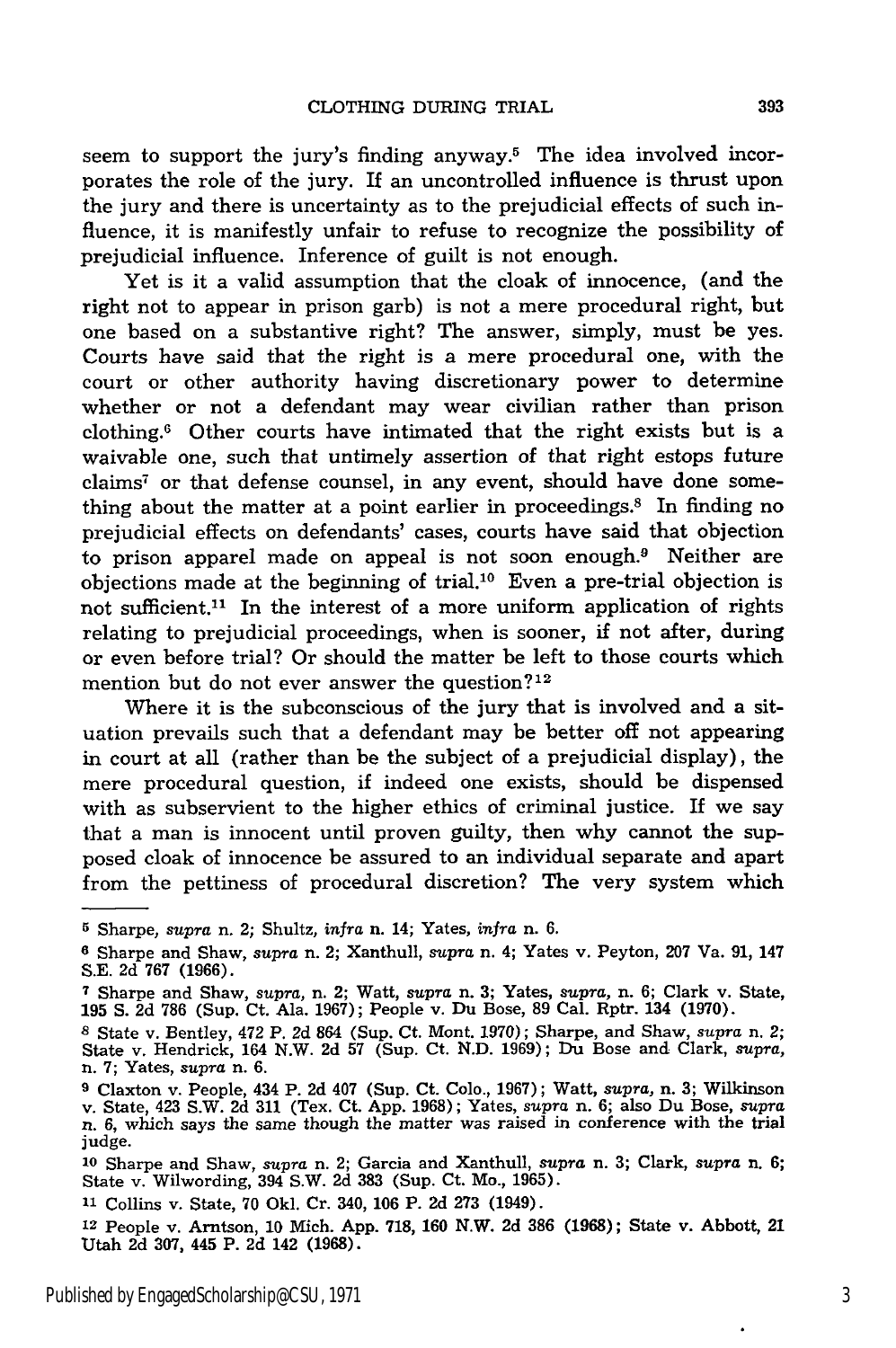grants the "innocence" seems to seek to infringe and, in some instances, to erase the right entirely.

A defendant would not ordinarily prefer to appear guilty. Surely a guilty plea could be employed to such end. But where no guilty plea is entered, then it is the role and duty of the prosecution to prove the defendant guilty by relevant evidence and testimony, to the satisfaction of a jury. Irrelevant and prejudicial evidence are so labelled for a reason. Should such evidence be allowed into the trial, against the spirit of the accusatorial system of criminal justice and contrary to a definitive parameter of the system? How farcical a justice is one which would seek to itself perpetuate injustice.

The mind of the layman in the jury box is not educated to discern between the prejudicial and non-prejudicial evidence it received during the course of a trial. To this end, cases such as *Turner v. Louisiana13* are decided, having stated that a jury cannot be subjected to possible influence or prejudicial associations during the course of trial. Few things would seem to be more prejudicial to a presumption of innocence than is a prison uniform.

Every person is presumed to be innocent of the commission of crime and that presumption follows them through every stage of the trial until they shall have been convicted. <sup>14</sup>

The presumption of innocence requires the garb of innocence **. . .15**

#### The Sixth **Amendment**

In all criminal prosecutions, the accused shall enjoy the right to **. . .** an impartial **jury...16**

The jury is a very basic part of the criminal justice process, for the Constitution<sup>17</sup> grants criminal defendants the right to an impartial jury. That means not any jury, but a jury without prejudice so far as prejudice can be detected **by** the very practical, protective and tactical voir dire.18 This is not to say that a totally prejudice-free jury is guaranteed, or that a favorably disposed jury will result. However, as to a given case and a specifically identified defendant the voir dire process attempts to select jurors who would best serve the particular case **by** elimination of individuals because of discernible, detected or suspected

**17** *Id.*

**<sup>18</sup>**Recognizing of course that some citizens are precluded from juror eligibility by statutory determination, such as age and occupation.

**<sup>13 379</sup> U.S.** 466 **(1965),** where a jury deliberated in the custody of deputies who had offered important testimony at the trial.

**<sup>14</sup>**Shultz v. State, **131** Fla. **757, 179 S.** 764, **765 (1938).**

**<sup>15</sup>**Eaddy, supra n. 2 at **718.**

**<sup>16</sup> U.S.** Constitution, Amend. **VI.** The right to an impartial jury is extended to state proceeding, incorporated into the due process clause of the 14th amendment, Duncan v. Louisiana, **391** U.S. 145, **88 S.** Ct. 1444, 20 L. ed. 2d 491 (1968).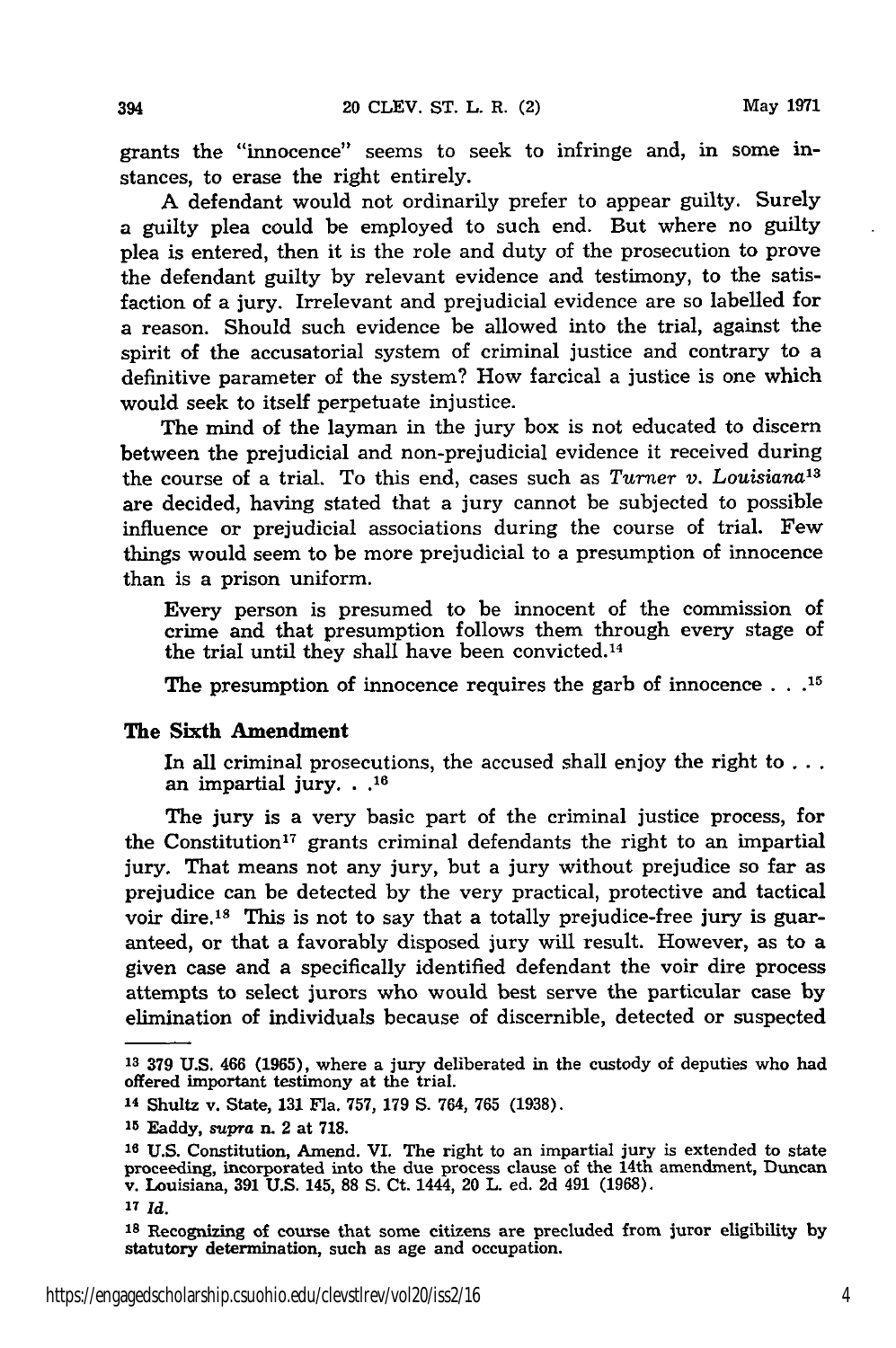prejudices. Peremptory and regular challenges are provided for this purpose so that both prosecution and defense have the opportunity to examine prospective jurors and either accept or challenge such individuals as jurors.

Once a jury is formed, it cannot be said that either prosecution or defense had a more influential hand in selecting the jury, barring of course, any misdeed in the selection of the jury panel or other systematic exclusion of certain types of members of the community.<sup>19</sup> Thus theoretically the jury as selected by fair process is essentially an impartial body upon whose wisdom and judgment the outcome of legal proceedings will depend, in keeping with the Constitutional mandate of jury trial and impartial jury.

Thus, it is left to the prosecution and defense to present their respective cases to the jury. The evidence, testimony and argument of each side and the court's charge generally constitute the material upon which jury deliberation is based, along with impressions and interpretations the jury itself gathers in the course of the trial. If it is only up to the prosecution and defense to present evidence in a trial, then truly any other influence<sup>20</sup> is prejudicial per se.

During trial the jury essentially is subjected to two sales pitches. It is clear that a myriad of impacts is made upon the jury in the process. Just as pre-trial publicity can be found prejudicial, $21$  why cannot an equally external but more insidious influence upon the respective psyches of the jurors be likewise found to be prejudicial? When the criminal process forces a defendant to wear prison clothing at the trial, the probability of negative psychological impact on the jury is too powerful to overlook. Under the circumstances, the juror or venireman who views the obviously prison-uniformed<sup>22</sup> defendant cannot be expected not to react to the visual stimulus, regardless of inadvertency or innocent intent. The suggestive quality of the influence remains as part of the impressions made on the jurors, impressions which will later be applied to the deliberative process. As one court said:

A defendant in prison garb gives the appearance of one whom the state regards as *deserving* to be so attired. It brands him as convicted in the state's eyes. It insinuates that the defendant has been arrested not only on the charge being tried but also on other charges for which he is being incarcerated **....** *in no case* should

**<sup>19</sup>**Patton v. Mississippi, **332 U.S.** 463 (1947); Hernandez v. Texas, 347 U.S. 475 (1954), holding unconstitutional systematic exclusion of qualified persons from jury panels on the basis of color, national origin or descent.

**<sup>20</sup>**For example, pretrial publicity, Rideau v. Louisiana, **373** U.S. 723, 77 S. Ct. 205, 14 L. ed. 2d 204 (1963).

**<sup>21</sup>** *Id.*

**<sup>22</sup>***Supra,* n. **3.**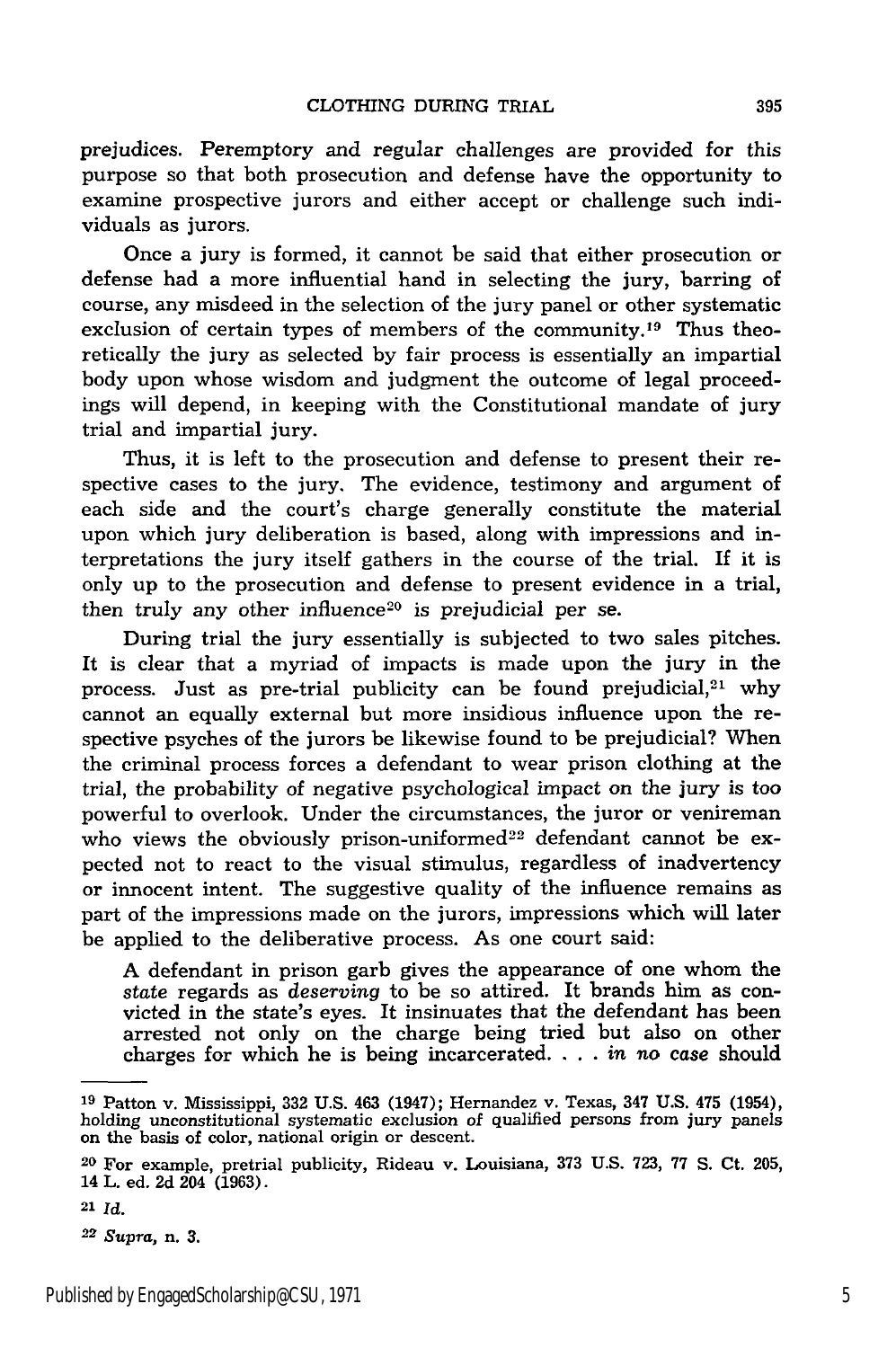appellant have undergone the severe prejudice of appearing before the jury as this man was required. (Emphasis added.) **<sup>23</sup>**

It is the duty of the system of criminal justice to provide the impartial jury. When that same system provides the "impartial" jurors with extraordinarily suggestive but irrelevant "evidence" as to the status of defendant, it is patently obvious that the system has failed to provide an impartial body. What may have been an impartial body once is rendered incompetent **by** the failure of that system to protect the prosecution, the jury and primarily, the defendant, from prejudicial influence. There is nothing sacrosanct about the acts of the system. Prejudicial influence on anyone's part is nevertheless prejudicial. Furthermore, prejudice is not impartial. It cannot be.

#### The Fifth **Amendment**

No person **. . .** shall be compelled in any criminal case to be a witness against himself.<sup>24</sup>

Thus, the concept of a privilege against self-incrimination is guaranteed. However, the privilege has limitations; it is generally applied where testimonial, communicative evidence is involved, as opposed to physical evidence. For example, handwriting, 25 appearing and speaking at police lineups,<sup>26</sup> and blood, urine and breath samples<sup>27</sup> are evidential areas which long have been held to be immune from the privilege of self-incrimination. However, involuntary confessions are held to be inadmissible under the same right.28 (As to defendants being required to wear prison clothing during judicial proceedings, a conflict exists. <sup>29</sup> )

**26 U. S.** v. Wade, **388 U.S. 218, 87 S.** Ct. **1926, 18** L. ed. **2d** 1149 **(1967).**

**27** Schmerber v. California, 384 **U.S. 757, 86 S.** Ct. **1826, 16** L. **ed. 2d 908 (1966).**

**28 Brain** v. **U.S., 168 U.S. 532, 18 S.** Ct. **183,** 42 L. ed. **568 (1897)** as to inadmissibility **in** Federal courts. This was extended to State courts in Brown v. Mississippi, **297 U.S. 278, 56 S.** Ct. **183, 80** L. ed. **682 (1936).**

**<sup>23</sup>**Keeler, *supra* n. 2 at 409.

**<sup>24</sup> U.S.** Constitution, Amend. V. States generally have equivalent provisions. However, under Mallory v. Hogan, **378 U.S. 1** (1964), the privilege against self-incrimination was incorporated into the 14th amendment due process of law clause and held applicable to State proceedings.

**<sup>25</sup>**Gilbert v. California, **388 U.S. 263, 87** St. Ct. **195, 18** L. **ed. 2d 1178 (1967).**

**<sup>29</sup>** For the time being the conflict shall remain for the Supreme Court has yet to speak on the matter. It denied certiorari in O'Halloran v. Rundle, **266** F. Supp. **173 (E.D.** Pa. **1967),** aff'd. 384 F. **2d 997 (1967),** cert. den., **393 U.S. 860,** 21 L. **Ed. 2d 128, 89 S.** Ct. **138 (1968),** where the lower court said, regarding Collins v. State *(supra,* n. **11)** (prison garb at trial): "In **. . .** (that case) however, the appearance of the defendant before the jury otherwise than as a presumptively innocent citizen served no probative purpose." O'Halloran concerned fingerprinting during trial. In uphold-ing such action, the court distinguished Collins on the evidential bearing of such prosecution action. So, the Supreme Court has neither ruled on the question or even commented on it in any sort of dictum at all; the lower courts, hence, are left to continue the conflict.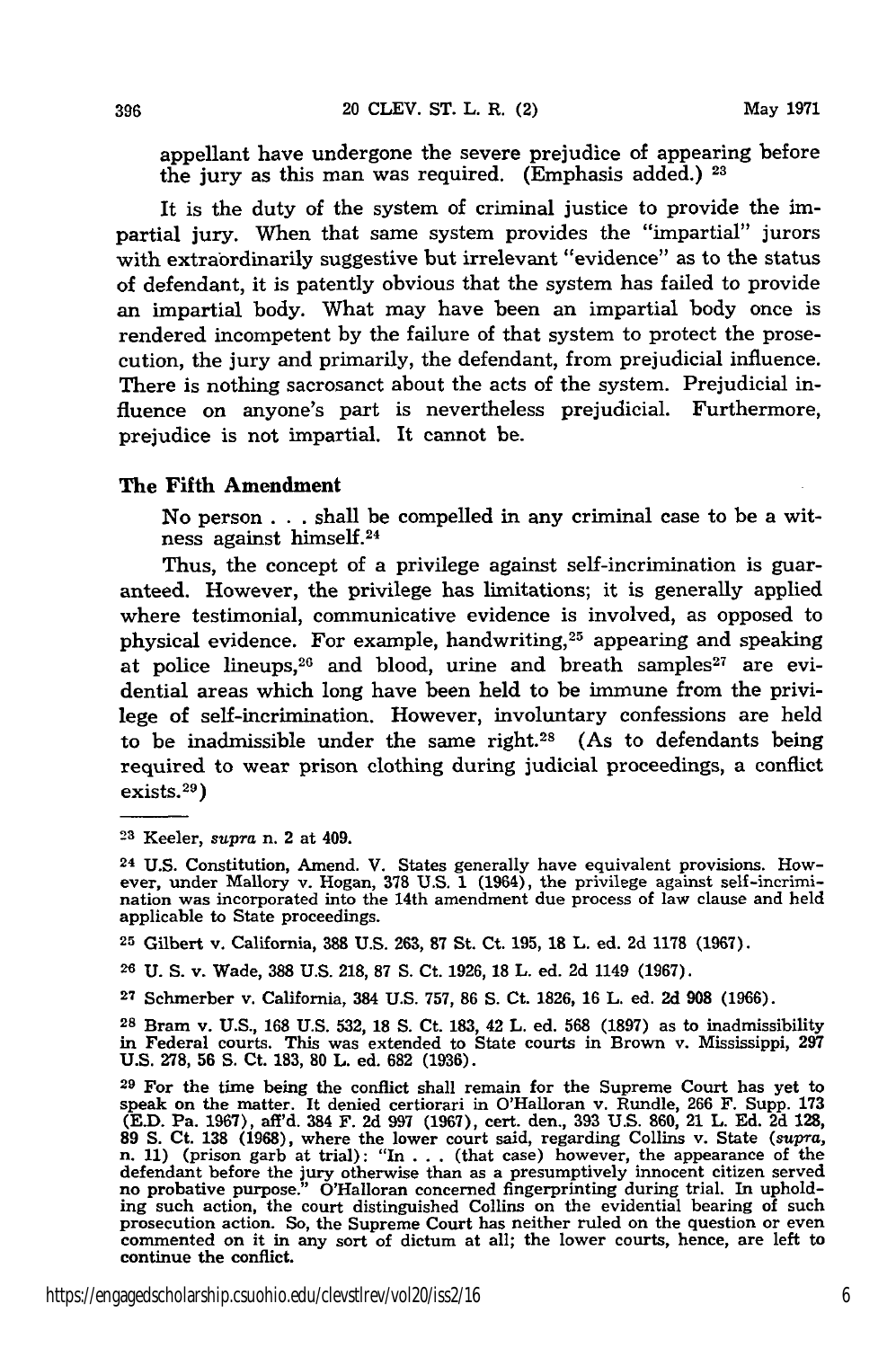The distinction drawn by such cases as far as the protection of the privilege is not primarily relevant to the question at hand. The undesirable effect here is entirely based on irrelevant concerns. The fact that a defendant is in prison attire, under the doctrine of innocent until proven guilty, has no factual relation to the crime charged.<sup>30</sup> It is unnecessary to the proper prosecution of a criminal case that a defendant be attired in prison garb. Furthermore, it is **highly** unfair and prejudicial to a defendant to have to stand trial<sup>31</sup> or to appear at the voir dire $32$  in a prison uniform.

The evil of requiring a defendant to wear a prison uniform takes several courses. Among them, a defendant is demeaned and placed at a psychological disadvantage during his "fair" trial.33 The defendant by the time of the voir dire and actual trial has already been singled out as the central character giving rise to the trial. Regardless of any prior proceedings, the accused nevertheless is deemed innocent. It is inherently unjust to demean an innocent man while he is credited with theoretical innocence. Appearing in a prison uniform in court before a jury makes the defendant even more conspicuous than he otherwise would be. Can a system of justice presume to place the defendant in a more psychologically demoralizing state "in his own mind" 34 apart from any reaction of any other party?

Another effect is a stronger, more serious argument against the practice. That is, the Fifth Amendment guarantee against self-incrimination is not only offended but flagrantly violated. If in his wildest imagination<sup>35</sup> a juror can be said to be susceptible to the visible stimulus of a prison uniform and acquire, as a result, a bias against the defendant, then justice cannot tolerate forcing a defendant to appear in prison attire. In effect, the defendant is being forced to give evidence against himself, in direct contradiction of the Fifth Amendment. The bias accruing may well be immune from an effective defense, for the resulting bias will relate not to any real connection between the defendant and the crime, or any prosecution attempt to relate the defendant to the crime, but will relate only to mental processes of jurors acting upon irrelevant data. Although some courts rely on a judge's charge to the jury<sup>36</sup> to neutralize the effect, the insidious working of such mental

- **<sup>33</sup>**Keeler, Eaddy and Zapata, *supra,* n. 2; Wilwording, *supra,* n. 10.
- **<sup>34</sup>**Keeler, *supra* n. 2 at 409.

**<sup>30</sup>**Keeler, *supra* n. 2; Dennis, *supra* n. 3, Brooks v. State, *supra,* n. 2.

**<sup>31</sup>** Keeler and Eaddy, *supra* n. 2; Brooks, *supra* n. 2, Dennis, *supra* n. 3; Shaw dissent, *supra* n. 2.

**<sup>32</sup>**Shaw dissent, *supra* n. 2; Dennis, *supra,* n. 3.

**<sup>35</sup>** Or in a more rights-conscious vein, reasonability, see: Keeler, Eaddy, Shaw dissent, *supra* a. 2; Brooks, *supra* n. 2; Dennis, *supra* n. 3.

**<sup>36</sup>**Sharpe, supra n. 2; Du Bose, *supra* n. 7; Atkins v. State, 210 S. 2d 9 (Fla. 1968), cert. den. 218 S. 2d 748 (Fla. 1969).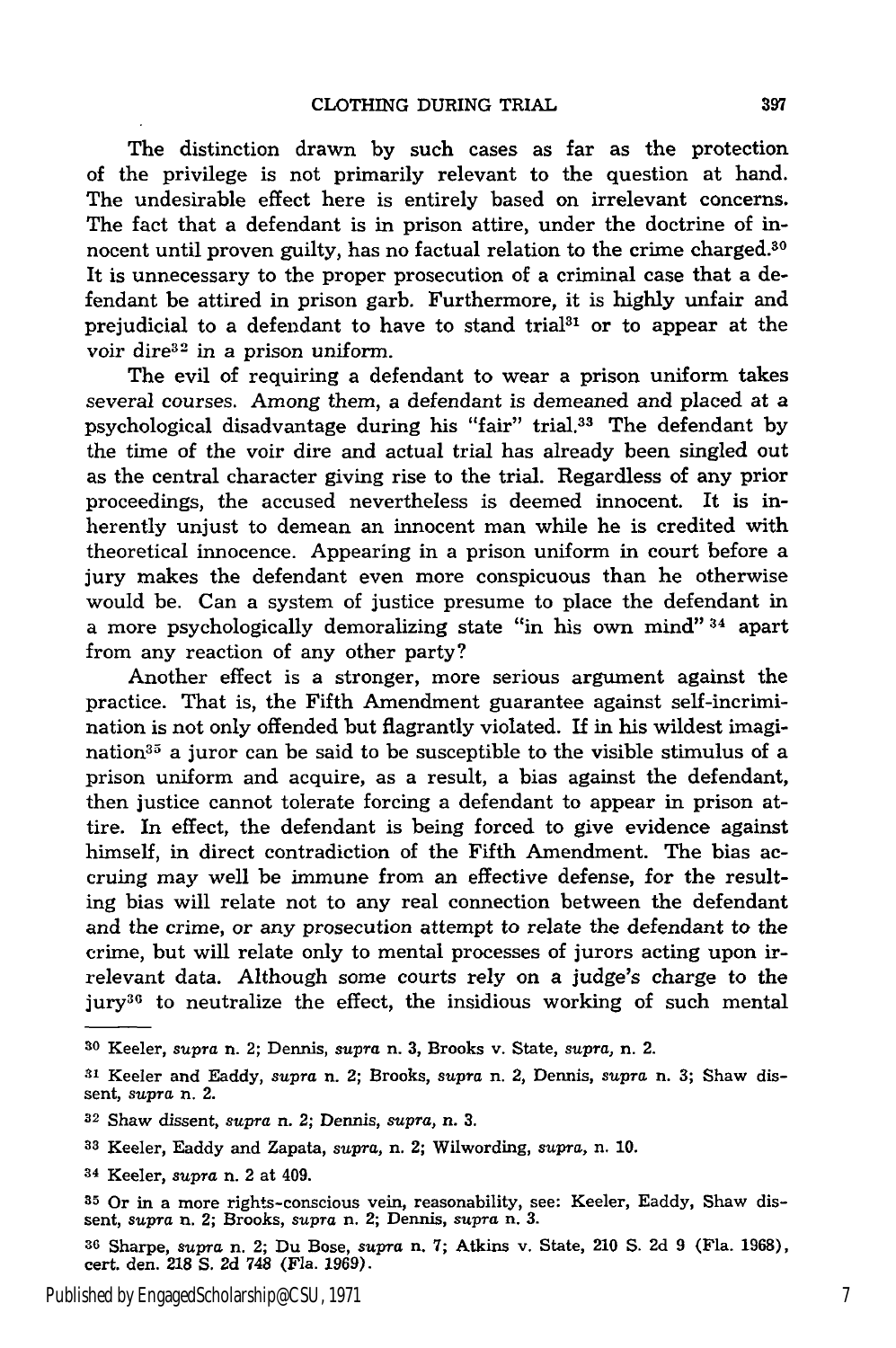processes render the effect of such a charge questionable, despite the best intentions of the judge and the jury.

Evidence presented at trial must be competent, probative and relevant.<sup>37</sup> The defendant is entitled to a cloak of innocence, *supra*, free from appearance of guilt.<sup>38</sup> It is unreasonable to presume that a defendant in a prison uniform does not create the possibility of injurious surmise. The criminal process should not allow the chance of injurious suggestion to exist. This would seem to be one area which presents little or no difficulty in removing the "chance" factor-simply do not allow defendants to appear in prisoners' attire.

The seriousness of the Fifth Amendment violation is inescapable. It is the defendant who is directly involved, beyond his control and usually contrary to his wishes. The danger of incrimination is patentmany defendants request permission to wear other clothing, by way of pre-trial procedures, $39$  objections during trial, $40$  and post-trial objections and appeals, $41$  with courts responding variously. $42$  The fact remains that *any* exposure of the uniform-garbed defendant to the jury can produce prejudice. The amount of time involved in the exposure should be an irrelevant concern though courts have considered it on the way to finding non-prejudicial defendants' appearances before veniremen and jurors.<sup>43</sup> It does not take a juror long to make subconscious conclusions when exposed to a prison garbed defendant. Hence the exposure could be minimal, but the results maximal.

The right not to be a witness against one's self is not an unimportant or collateral right. It is the right which more than any other places the duty on the prosecution to prove its case, which is the basis of an accusatorial system of justice. If by calling a practice procedural rather than substantive a basic right can be denied, then truly the ideals of the Constitution are cast aside and judicially overruled. So here again the substantive nature of the right must prevail over procedural considerations. A travesty upon the Constitution would otherwise result. However, this is not to imply that proper application of procedural process, neither arbitrary nor discretionary, could not be valid in control of such right.

- **<sup>37</sup>**Brooks and Keeler, *supra,* n. 2.
- **<sup>38</sup>**See cases cited *supra,* n. 2.

398

- **<sup>39</sup>**Keeler, *supra* n. 2; Collins, supra n. **11.**
- 40 See cases cited, supra n. **11.**
- **<sup>41</sup>**See cases cited, supra n. 9.

<sup>42</sup> Allowed: Keeler, *supra* n. 2; Hendrick, *supra,* n. **8;** Wilwording, supra, n. 10; Garresponse. In the Second Services and Watt, supra n. 3; Brooks, supra n. 2;<br>Shaw, supra, n. 3. Refused: Social Services and Watt, supra n. 3; Brooks, supra n. 2;<br>Shaw, supra, n. 2; Collins, supra n. 11. Change at court's in

**<sup>43</sup>**Hendrick, supra n. **8;** Woods, *supra,* n. 3.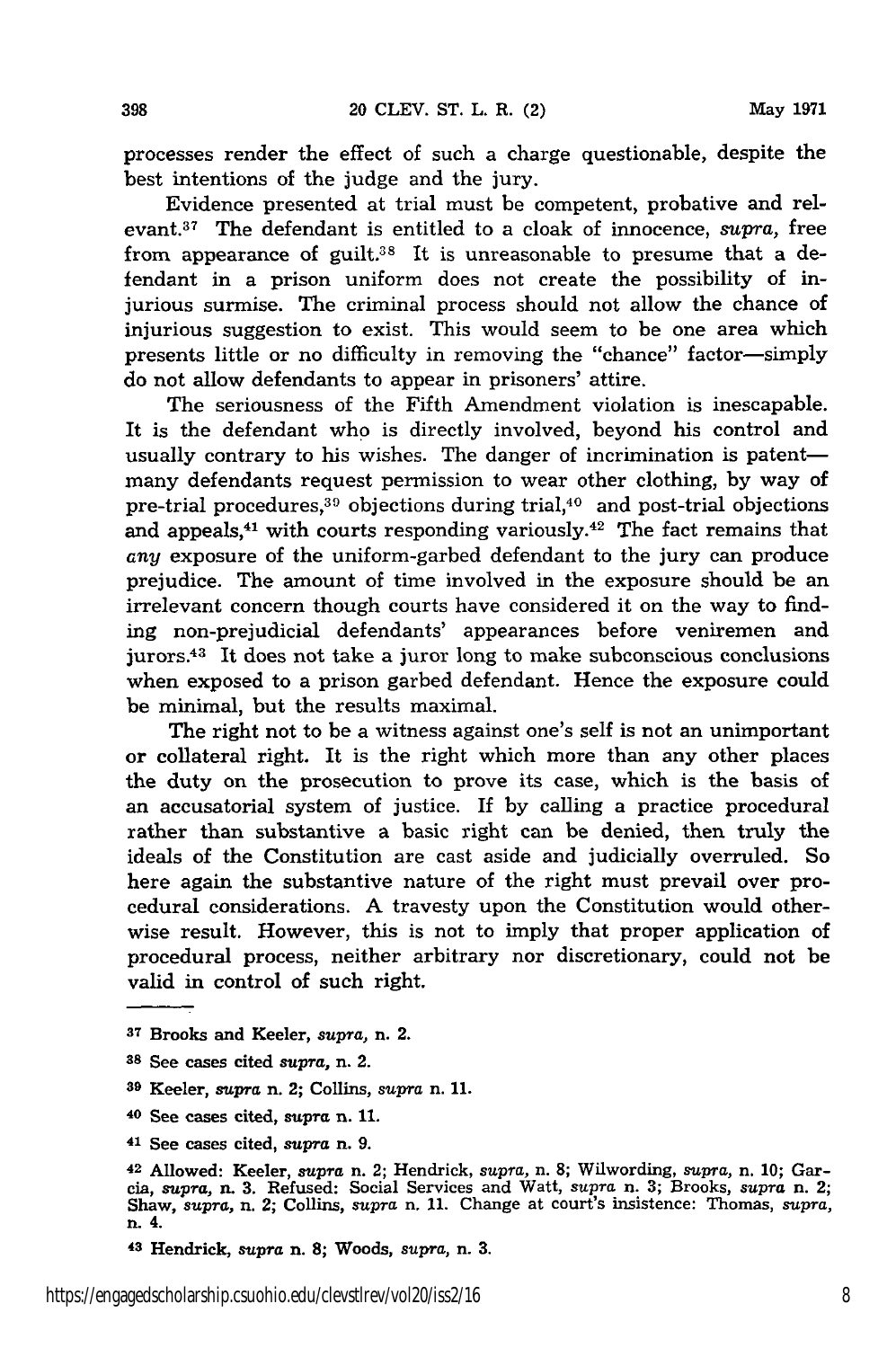The right of the defendant not to incriminate himself is in no way to be disregarded, or, where the right is violated, excused, simply because the jury would find out anyway that the defendant was imprisoned.<sup>44</sup> The defendant's imprisonment could be due to various irrelevant factors. For instance, it could be that defendant could not raise enough money for bond, or that he was previously convicted of a separate, unrelated crime. Each separate trial for each separate crime should guarantee the defendant the same protection and rights in each instance.

Hence the Fifth Amendment properly should not be one which courts can use to justify and rationalize irregular practices which, in effect, are violations of substantive constitutional rights. It is unclear why many courts continue to sanction such practices. The only clear result is that constitutional rights of the defendant are thereby usurped.

#### **Practical Implications**

Although mere practical considerations should not control the recognition and acquiescence in constitutional rights, nevertheless it is useful to look at the practical implications.

Just as the jury can be waived, $45$  the right to appear in civilian clothing at trial should be a waivable right. However this should not be viewed as having a procedural basis, but rather a constitutional basis. The present difficulty surrounding the matter is largely one of various courts recognizing various applications of the right. Why can't the right be waived in the same manner in which a jury is waived?<sup>46</sup> Once waived, the right becomes essentially irretrievable but this is not objectionable where the right is clearly presented and clearly waived. Cases have dealt with defendants claiming that their right to appear in "innocent" clothing was denied even though no jury was involved.47 The courts involved found no prejudice; this appears to be the proper view since the right viewed here is based to a large degree on the right to an impartial jury and a surrounding idea that the judge is not susceptible to the same suggestive conviction wielded by prison uniforms. A question regarding waiver can be raised by challenging the competency of counsel and settling such a charge by a defendant should not be such a vexatious problem. There is no reason for vexatious result.

A second question is, who should supply clothing for defendants who do not wish to waive the right but have no acceptable clothing? In-

**<sup>44</sup>**The point is discussed both pro and con: Sharpe, *supra* n. 2; French and Garcia, supra n. 3; Wilwording, *supra* n. 10; People v. Jones, 10 Cal. App. 3d 237, 88 Cal. Rptr. **871** (1970); State v. Naples, 94 Ohio App. 33, app. dism., **158** Ohio St. 231 (1952); State v. Alton, 365 P. **2d 527** (Sup. Ct. Mont. 1961).

<sup>45</sup> Adams v. U.S., 317 U.S. 269, 63 **S.** Ct. 236, **87** L. ed. **268** (1942).

**<sup>46</sup>** Timmons v. State, **223** Ga. 450, 156 S.E. **2d 68** (1967).

**<sup>47</sup>**Social Services, supra, n. **3;** Zapata, *supra* n. 2.